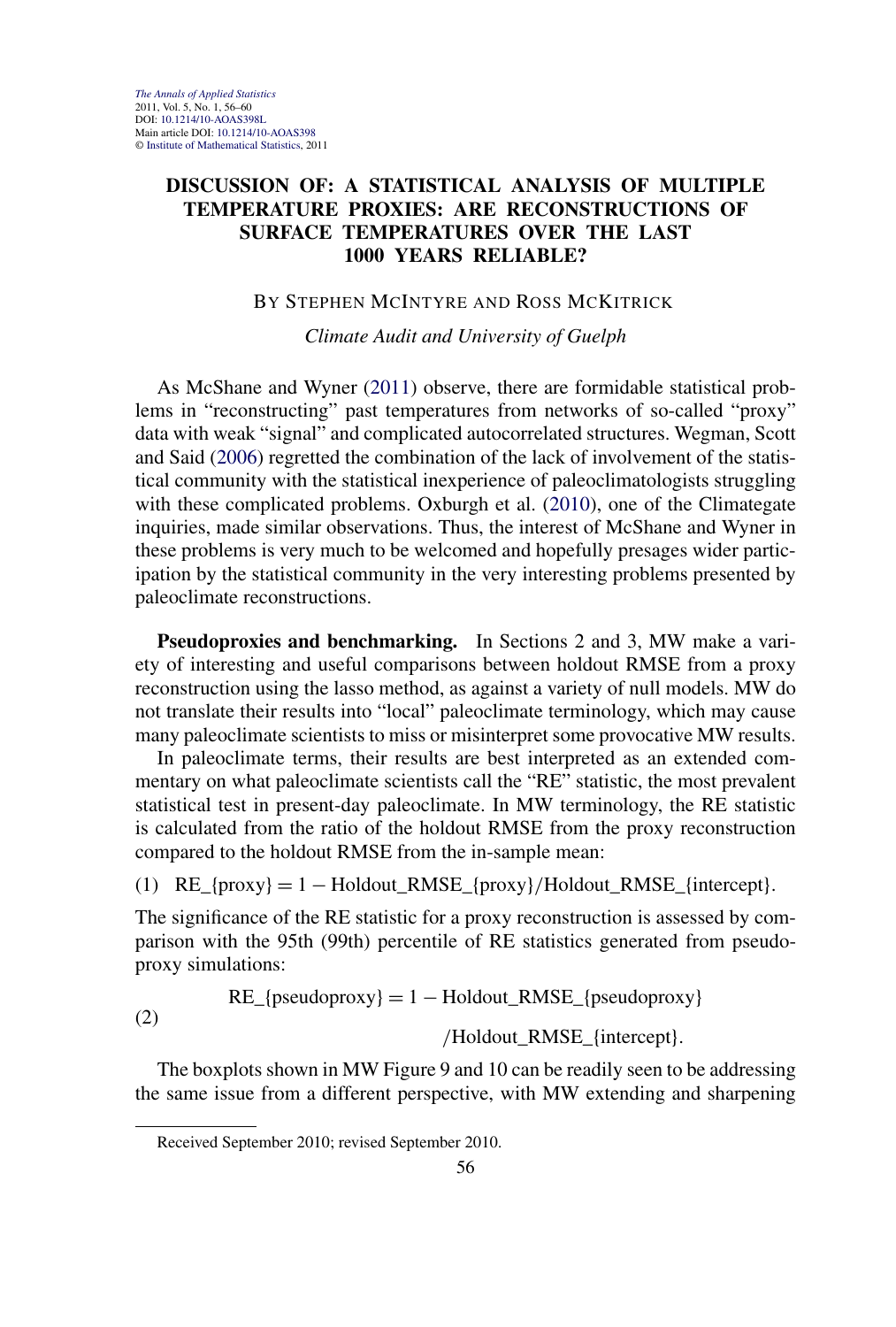#### DISCUSSION 57

previous discussion. Their low-order AR1 pseudoproxy networks implement typical climate science methodology [e.g., Mann, Bradley and Hughes [\(1998\)](#page-3-0); Wahl and Ammann [\(2007\)](#page-4-0)], in which proxies are assumed to be well modeled by low order AR1 processes, an assumption seemingly contradicted by the observed distribution of AR1 coefficients, as shown, for example, in MW Figure 4 for the network of Mann et al. [\(2008\)](#page-4-0). Their "empirical AR1" network implements (and simplifies) the opposed approach of McIntyre and McKitrick [\(2005a,](#page-4-0) [2005d\)](#page-4-0), in which pseudoproxies are constructed to have autocorrelation properties observed in the actual proxies. Their holdout strategy generalizes standard climate science practice, by considering all possible holdouts of 30 years, instead of restricting their holdout to the first and last half of the reconstruction.

Several of their results are new and surprising. For example, they observe (see Figure 10) that the performance of proxy reconstructions with holdout periods at either endpoint (the usual paleoclimate practice) is noticeably superior to results from interior holdouts. They also observe (see Figure 9) that white noise pseudoproxies outperform low order AR1 pseudoproxies (the usual paleoclimate practice). Both results warrant further investigation.

That empirical AR1 pseudoproxies perform at least as well as proxy reconstructions is implicit in the RE benchmarks of McIntyre and McKitrick [\(2005a,](#page-4-0) [2005d\)](#page-4-0) for the MBH98 network. MW demonstrate that empirical AR1pseudoproxies outperform actual proxies for the Mann et al. [\(2008\)](#page-4-0) network; the degree of outperformance is a surprise.

We entirely agree with MW's conclusion that "Lasso generated reconstructions using the proxies. . . do not achieve statistical significance against sophisticated null models."

Lasso. Some climate scientists will undoubtedly criticize MW for their use of the Lasso method as a template for comparing proxy and pseudoproxy networks (as opposed to carrying out the same analysis using the presently popular paleoclimate methods of CPS and RegEM).

However, for their stated purpose of understanding the statistical properties of the proxy network, it seems to us that there is much to recommend the use of a statistical method whose properties are relatively well understood and which has a relatively efficient algorithm (as opposed to RegEM), as this enables a focus on the properties of the proxy network relative to pseudoproxies rather than intricacies of a nonstandard methodology. We would be very surprised if their key comparisons of proxy and pseudoproxy results were sensitive to such methodological variations though the point would be worth checking.

Some climate scientists will probably contest the use of "empirical" AR1 coefficients for the construction of pseudoproxy networks—a point anticipated by MW, as this issue was raised previously by Ammann and Wahl [\(2007\)](#page-3-0) against our use of networks constructed using empirical autocorrelation coefficients. MW disagree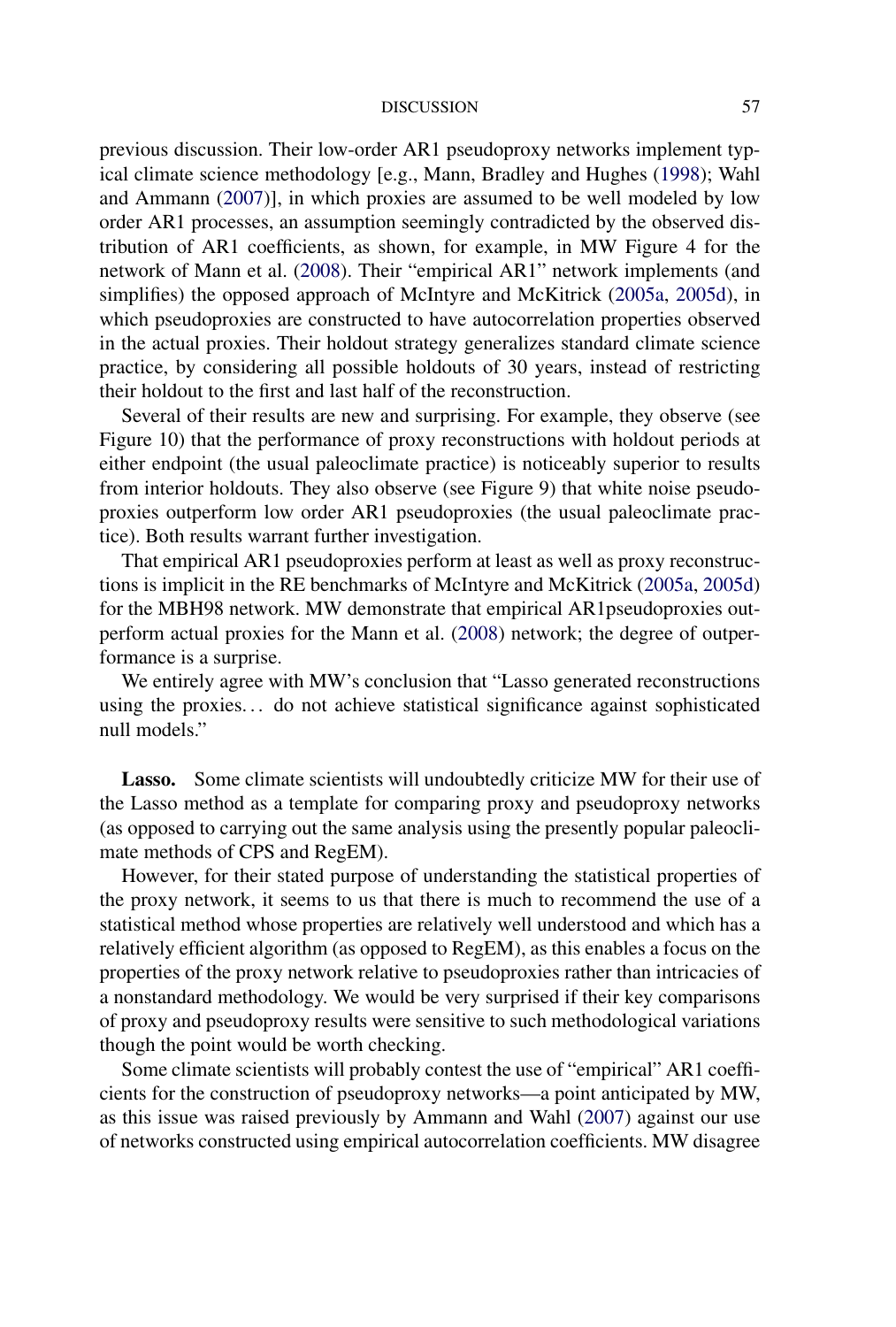sharply with the objection previously raised by Ammann and Wahl [\(2007\)](#page-3-0): that using autocorrelation coefficients estimated from actual proxies results in "train[ing] the stochastic engine with significant (if not dominant) low frequency climate signal rather than purely nonclimatic noise and its persistence." In our opinion, if the proxy networks contained a "dominant" or even "significant" "low frequency climate signal" (as Ammann and Wahl assert but do not demonstrate), then the graphs of the proxy series would have a consistent low frequency appearance (as opposed to the visually inconsistent appearance shown in MW Figure 6 and elsewhere). The very inconsistency of the series within proxy networks such as Mann et al. [\(2008\)](#page-4-0) argues forcefully against the interpretation of high empirical autocorrelation coefficients as being imported from a climate "signal," as opposed to being an inherent feature of the proxies themselves. MW makes the following additional and reasonable observation in dismissing Ammann and Wahl's objection to empirical AR1 coefficients:

it is hard to argue that a procedure is truly skillful if it cannot consistently outperform noise — no matter how artfully structured.

**Reconstructions.** In their Sections 4.2 and 5, MW make temperature reconstructions using principal components regression on the network of Mann et al. [\(2008\)](#page-4-0) proxies extending back to AD1000, this time retaining the first one, five, ten and 20 principal components of the proxies (after removing three Tiljander proxies from the same site to avoid singularity). They observe that remarkably different appearing reconstructions can have very similar cross-validation statistics, a phenomenon that very much complicates the uncertainty. A similar phenomenon can be seen in the context of a very different network, also involving the use of principal components, in Briffa et al. [\(2001\)](#page-3-0), Figure 4, which presents eight very different backcasts with virtually indistinguishable cross-validation statistics. The problem was also raised in McIntyre [\(2006\)](#page-4-0), observing that a reconstruction could not be "99.8% significant" if there was an alternative reconstruction with virtually identical cross-validation properties, but very different backcast medieval values. MW correctly place the issue squarely back on the table.

Within the family of backcasts, MW observe that the reconstruction with one PC "corresponds quite well to backcasts such as those in Mann, Bradley and Hughes [\(1999\)](#page-4-0)." Not only does this reconstruction "corresponds quite well" to the MBH99 reconstruction; for practical purposes, it pretty much is MBH99 reconstruction, so the resemblance is unsurprising. There are no fewer than 19 Graybill strip bark chronologies (mostly bristlecone) in the 93-series AD1000 network of Mann et al. [\(2008\)](#page-4-0). Because the Graybill bristlecones have a strong common pattern, the Graybill bristlecones dominate the weights of the PC1 even without the use of a skew PC methodology [a point made on an earlier occasion in McIntyre and McKitrick [\(2005b\)](#page-4-0)]. Thus, it is little surprise that the MW one-PC resembles the MBH99 reconstruction, since both reconstructions are weighted heavily toward the same Graybill strip bark bristlecone chronologies.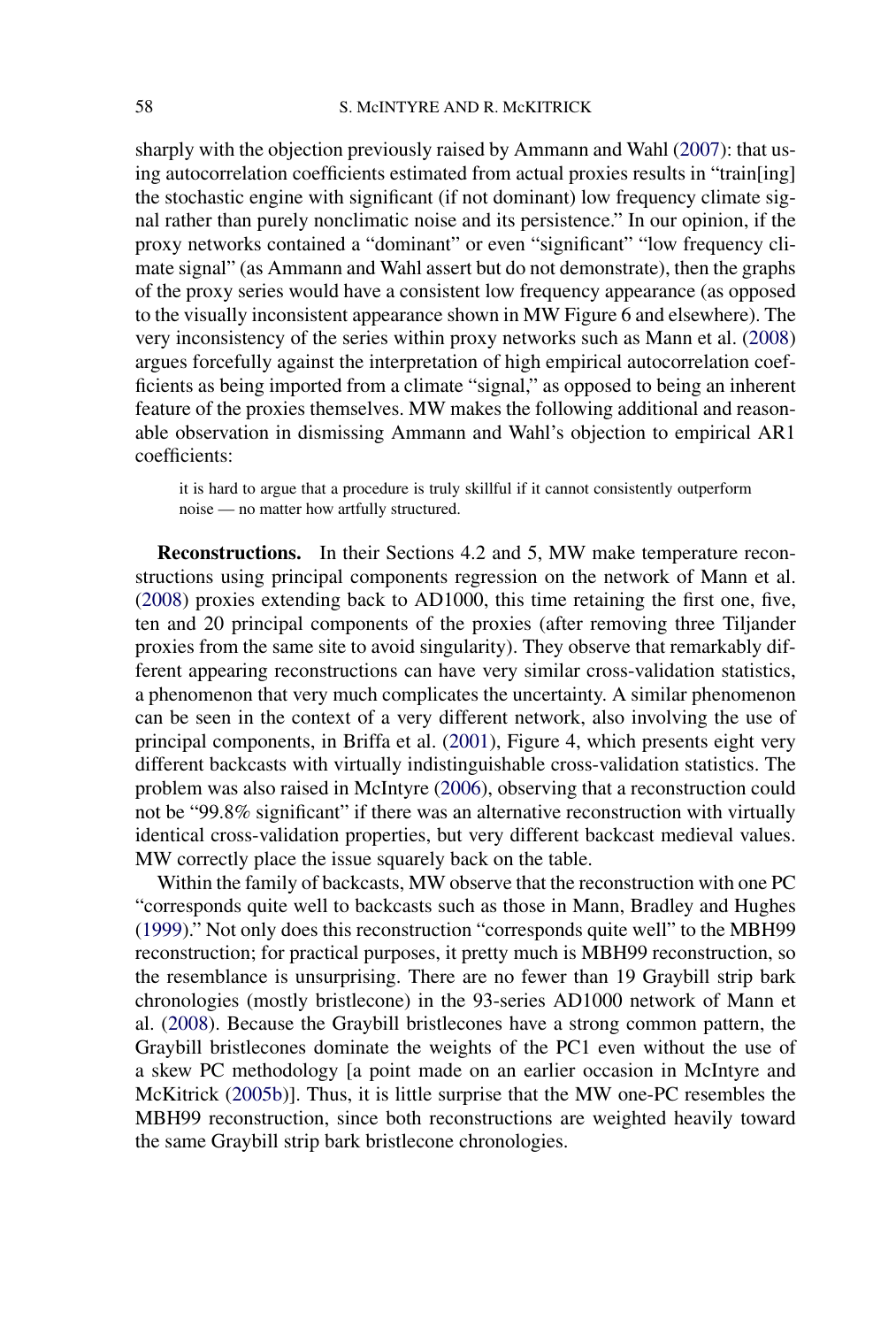#### DISCUSSION 59

<span id="page-3-0"></span>The tendency of the early portion of the MW reconstructions to increase with more PCs reflects a phenomenon involving bristlecone weighting that has attracted considerable comment and controversy in many venues. As more PCs are added to the network, the weight of the bristlecones is diminished, resulting in a less hockey-stick shaped reconstruction—as also observed in McIntyre and McKitrick [\(2005a,](#page-4-0) [2005b\)](#page-4-0).

MW observe that the standard methods of estimating uncertainty in paleoclimate literature do not remotely address the underlying complications of the multivariate methodology. Their own estimates of uncertainty are much wider than the uncertainty bands in Mann et al. [\(2008\)](#page-4-0). Despite these very large increases, it is not clear to us that even these wider bands fully allow for the problem of proxy inconsistency. In our own comment on Mann et al. [\(2008\)](#page-4-0) [McIntyre and McKitrick [\(2009\)](#page-4-0)], we observed that paleoclimate reconstructions are an application of multivariate calibration and that the inconsistency test of Brown and Sundberg (1987) applied to the AD1000 network of Mann et al. [\(2008\)](#page-4-0) yielded infinite confidence intervals prior to AD1800. The difference between these results and the MW estimates warrants close examination.

It also needs to be clearly recognized, that, even though MW's results are rather discouraging for the reconstructions using the Mann et al. [\(2008\)](#page-4-0) network, they are, in a sense, a *best case* as they *assume* that the quality of the data set is satisfactory (thereby not taking a position on prominent controversies over the proxies within this data set). For example, the Korttajarvi sediment series have been contaminated in their modern portion by bridge and other construction sediments, a point made in the original publication [Tiljander et al. [\(2003\)](#page-4-0)]. The explosive increase in these series is due to nonclimatic causes, contrary to the best case assumption stipulated by MW. The correlation of this nonclimatic increase with temperature is a classic example of spurious correlation, one which, in this case, leads ironically to a reversal of the data set from the orientation set out in the underlying publication.

Similarly, although Mann et al. [\(2008\)](#page-4-0) stated that they would adhere to recommendations of the 2006 NAS panel, they did not comply with recommendations by the panel that strip bark tree ring chronologies (i.e., bristlecones, foxtails) be "avoided" in temperature reconstructions, using no fewer than 23 of the most disputed strip bark chronologies.

### **REFERENCES**

- AMMANN, C. and WAHL, E. (2007). The importance of the geophysical context in statistical evaluations of climate reconstruction procedures. *Climatic Change* **85** 71–88.
- BRIFFA, K. R., OSBORN, T. J., SCHWEINGRUBER, F. H., HARRIS, I. C., JONES, P. D., SHIYA-TOV, S. G. and VAGANOV, E. A. (2001). Low-frequency temperature variations from a northern tree ring density network. *Journal of Geophysical Research* **106** 2929–2941.
- BROWN, P. J. and SUNDBERG, R. (1987). Confidence and conflict in multivariate calibration. *J*. *Roy*. *Statist*. *Soc*. *Ser*. *B* **49** 46–57. [MR0893336](http://www.ams.org/mathscinet-getitem?mr=0893336)
- MANN, M. E., BRADLEY, R. S. and HUGHES, M. K. (1998). Global-scale temperature patterns and climate forcing over the past six centuries. *Nature* **392** 779–787.